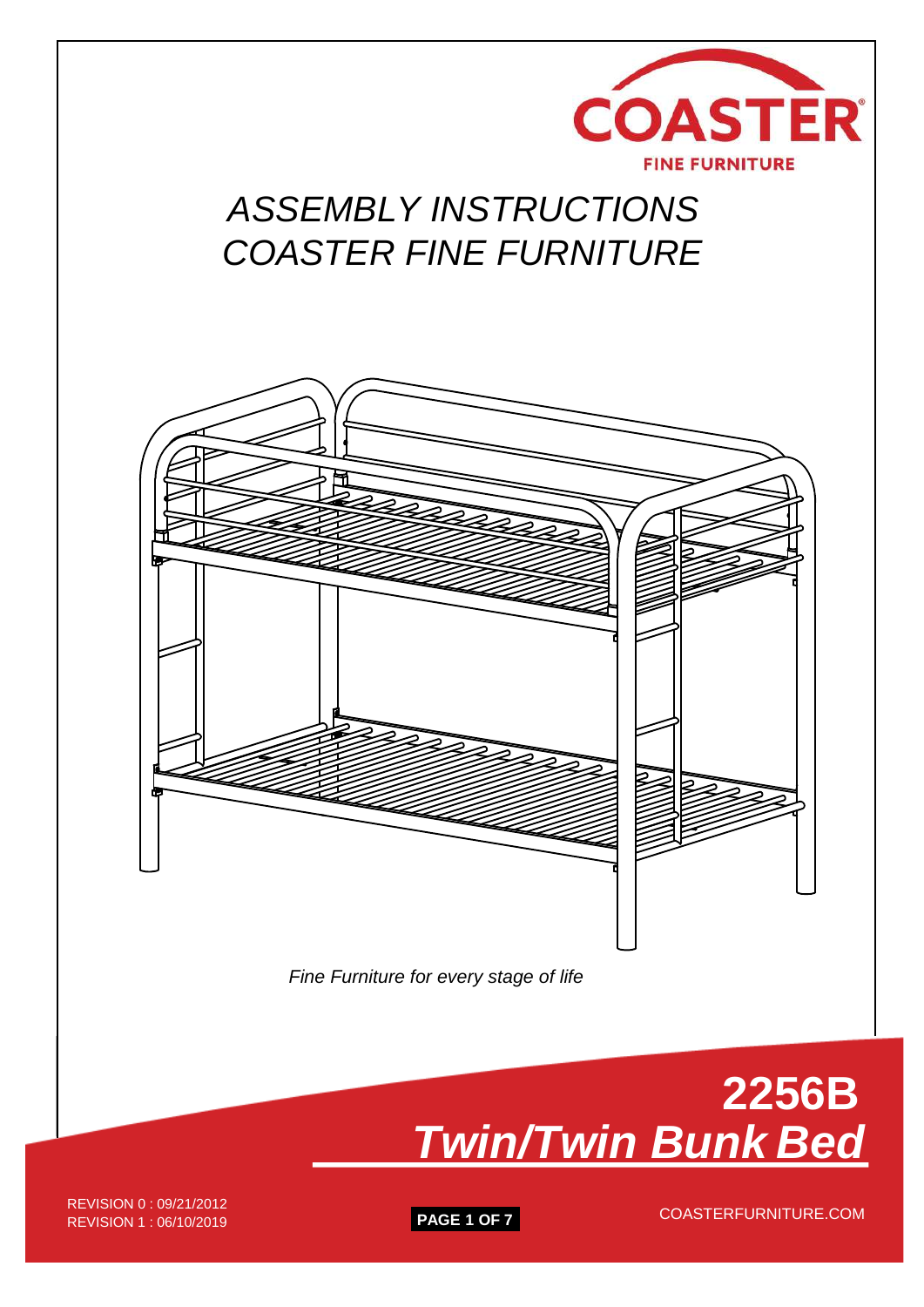

### **ASSEMBLY TIPS:**

- 1. Remove hardware from box and sort by size.
- 2. Please check to see that all hardware and parts are present prior to start of assembly.
- 3. Please follow attached instructions in the same sequence as numbered to assure fast & easy assembly.

#### **WARNING!**



1. Don't attempt to repair or modify parts that are broken or defective. Please contact the store immediately

2. This product is for home use only and not intended for commercial establishments.

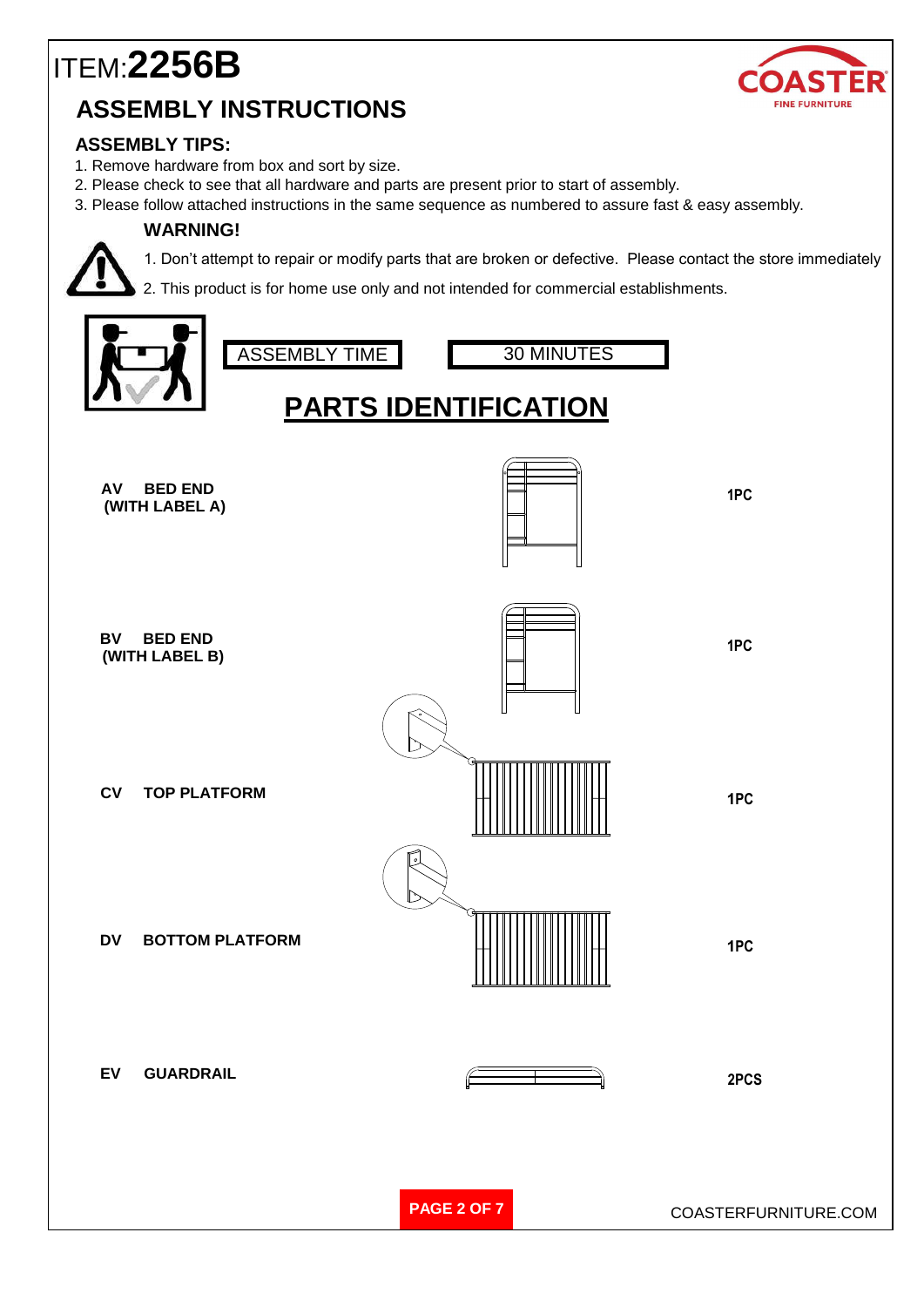

#### **ASSEMBLY TIPS:**

- 1. Remove hardware from box and sort by size.
- 2. Please check to see that all hardware and parts are present prior to start of assembly.
- 3. Please follow attached instructions in the same sequence as numbered to assure fast & easy assembly.

#### **WARNING!**



1. Don't attempt to repair or modify parts that are broken or defective. Please contact the store immediately.

2. This product is for home use only and not intended for commercial establishments.

## **HARDWARE IDENTIFICATION**

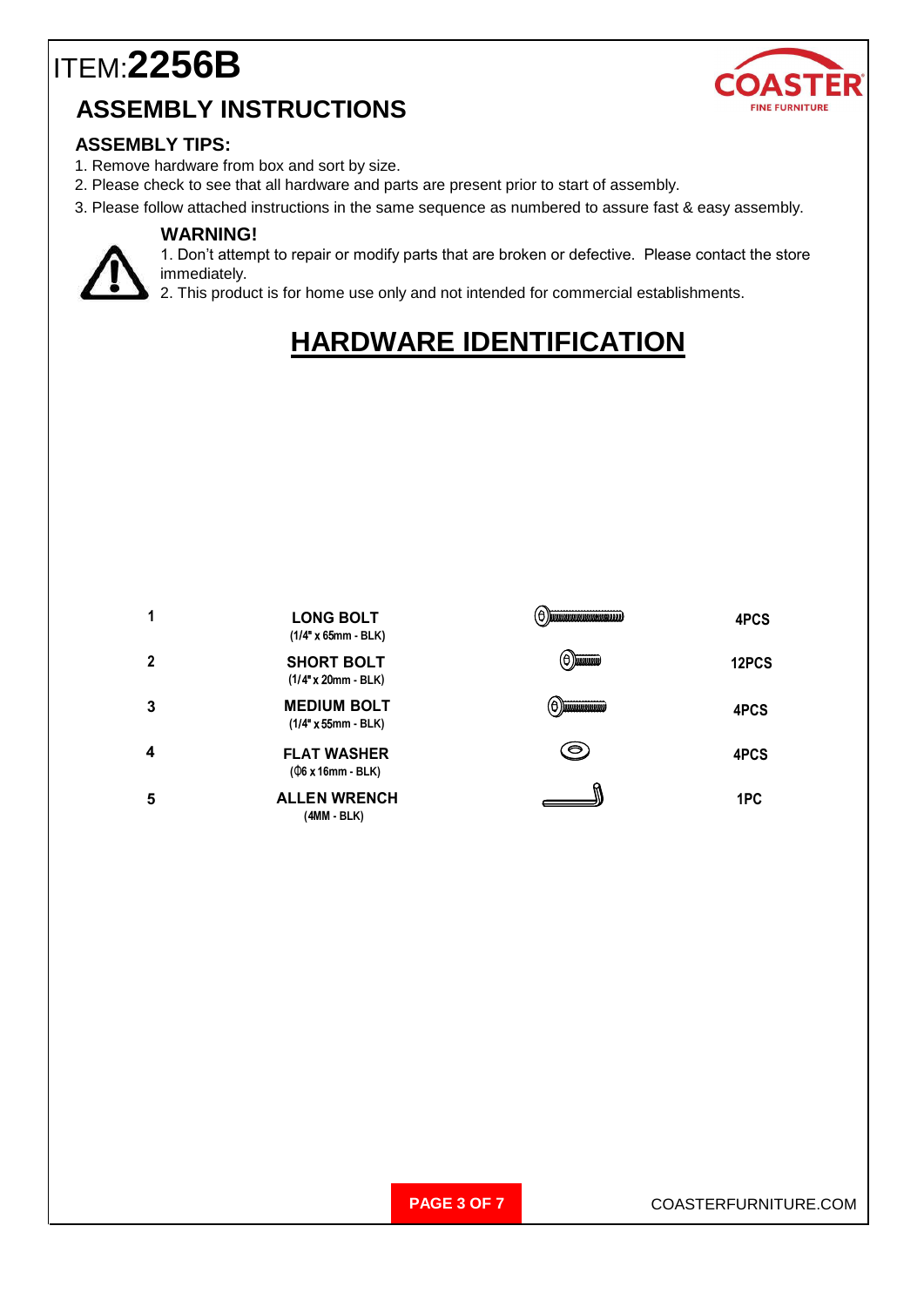# ITEM:**2256B**

## **ASSEMBLY INSTRUCTIONS**



**STEP 1**



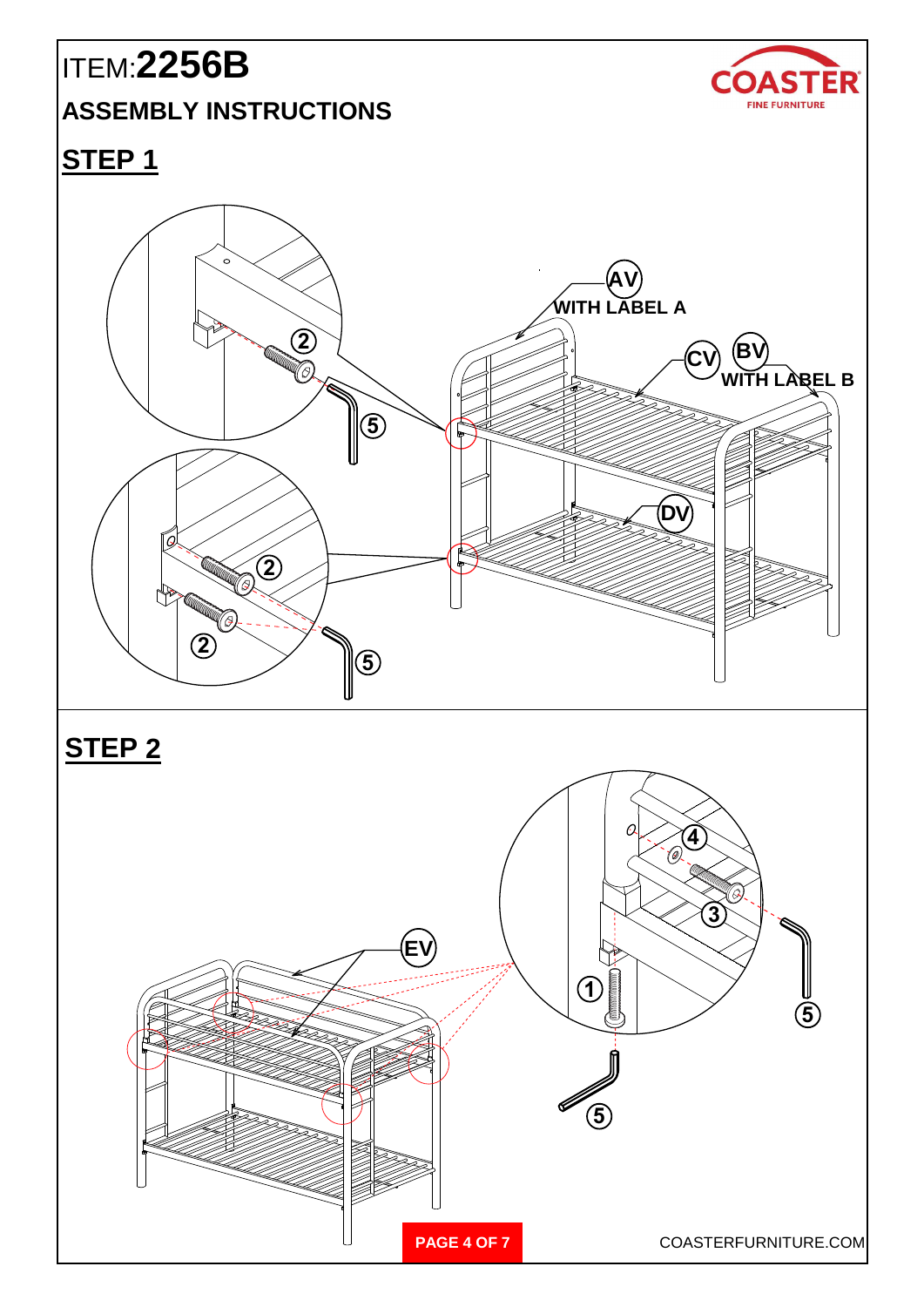# ITEM:**2256B**

**ASSEMBLY INSTRUCTIONS**

## **STEP 3**

## **COMPLETE**







**PAGE 5 OF 7** COASTERFURNITURE.COM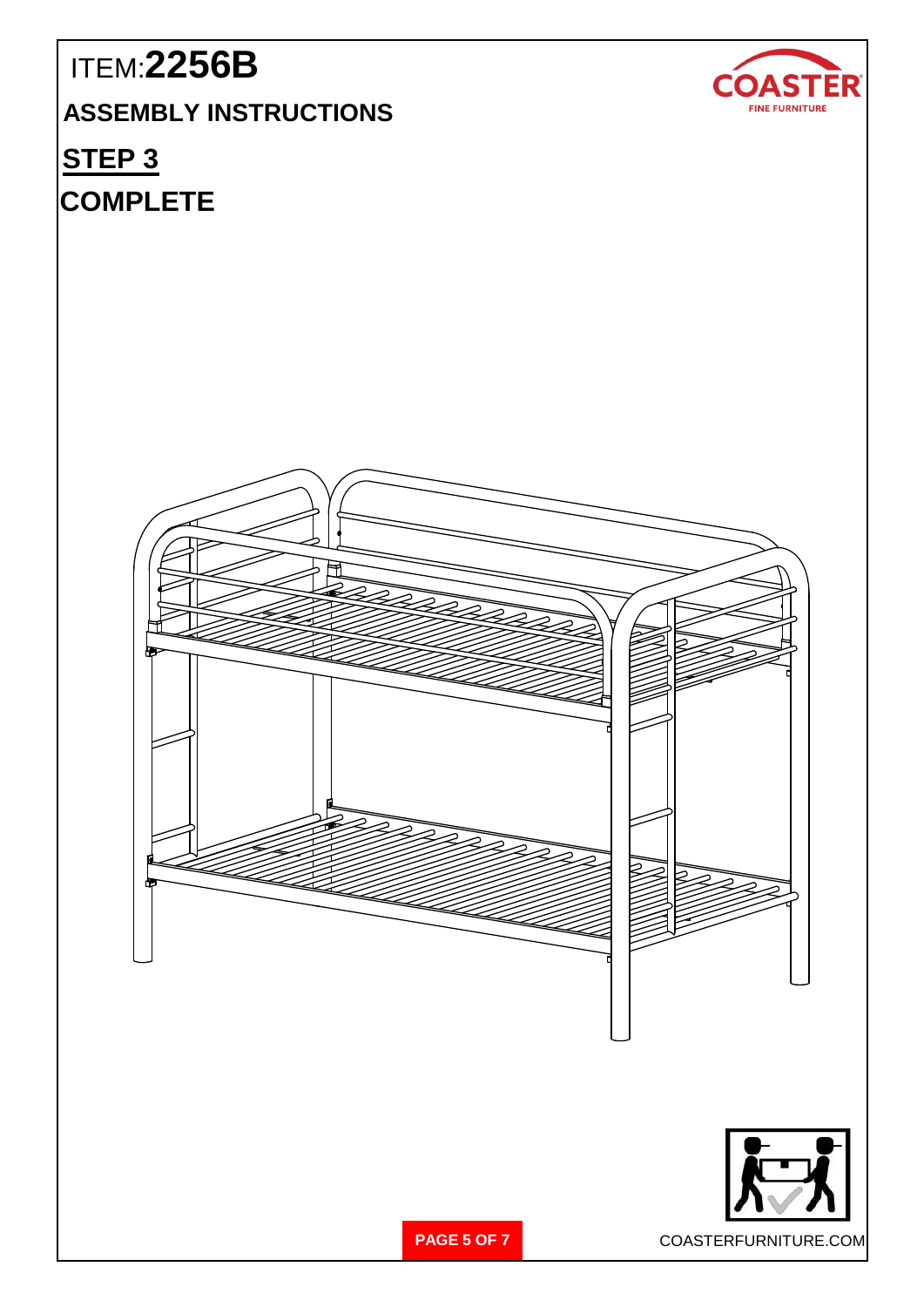

## **SIZE OF MATTRESS**

**The length and width of the bunk mattress are as follow:**

|                   | Length   | Width             | <b>Thickness</b> |
|-------------------|----------|-------------------|------------------|
| <b>Upper bunk</b> | 74" -75" | 37 1/2" - 38 1/2" | 6" Maximum       |
| Lower bunk        | 74" -75" | 37 1/2"- 38 1/2"  | 6" Maximum       |

Ensure thickness of mattress does not exceed 6" and there must be at least 5" from mattress sleeping surface to top edge of guardrail.



- 1. Follow the information on the warnings appearing on the upper bunk end structure and on the carton. Do not remove the warning label from bed.
- 2. Always use the recommended size mattress or mattress support or both to help prevent the likelihood of entrapment or falls.
- 3. Surface of mattress must be at least 5 in. (127 mm) below the upper edge of guardrails.
- 4. Do not allow children under 6 years of age to use the upper bunk.
- 5. Prohibit more than one person on upper bunk.
- 6. Periodically check and ensure that the guardrail, ladder, and other components are in their proper position, free from damage, and that all connectors are tight.
- 7. Do not allow horseplay on or under the bed and prohibit jumping on the bed.
- 8. Always use the ladder for entering and leaving the upper bunk.
- 9. Do not use substitute parts. Contact the manufacturer or dealer for replacement parts.
- 10. Use of a night light may provide added safety precaution for a child using upper bunk.
- 11. Always use guardrails on both long sides of the upper bunk. If the bunk bed will be placed next to the wall, the guardrail that runs the full length of the bed should be placed against the wall to prevent entrapment between the bed and wall.
- 12. The use of water or sleep flotation mattress is prohibited.
- 13. Keep these instructions for future reference.

### **STRANGULATION HAZARD:**

14. Never attach or hang items to any part of the bunk bed that are not designed for use with the bed for example, but not limited to hooks, belts, and jump ropes.

### **REPLACEMENT PARTS:**

Replacement parts, including additional guardrails may be obtained from any COASTER Furniture Dealer.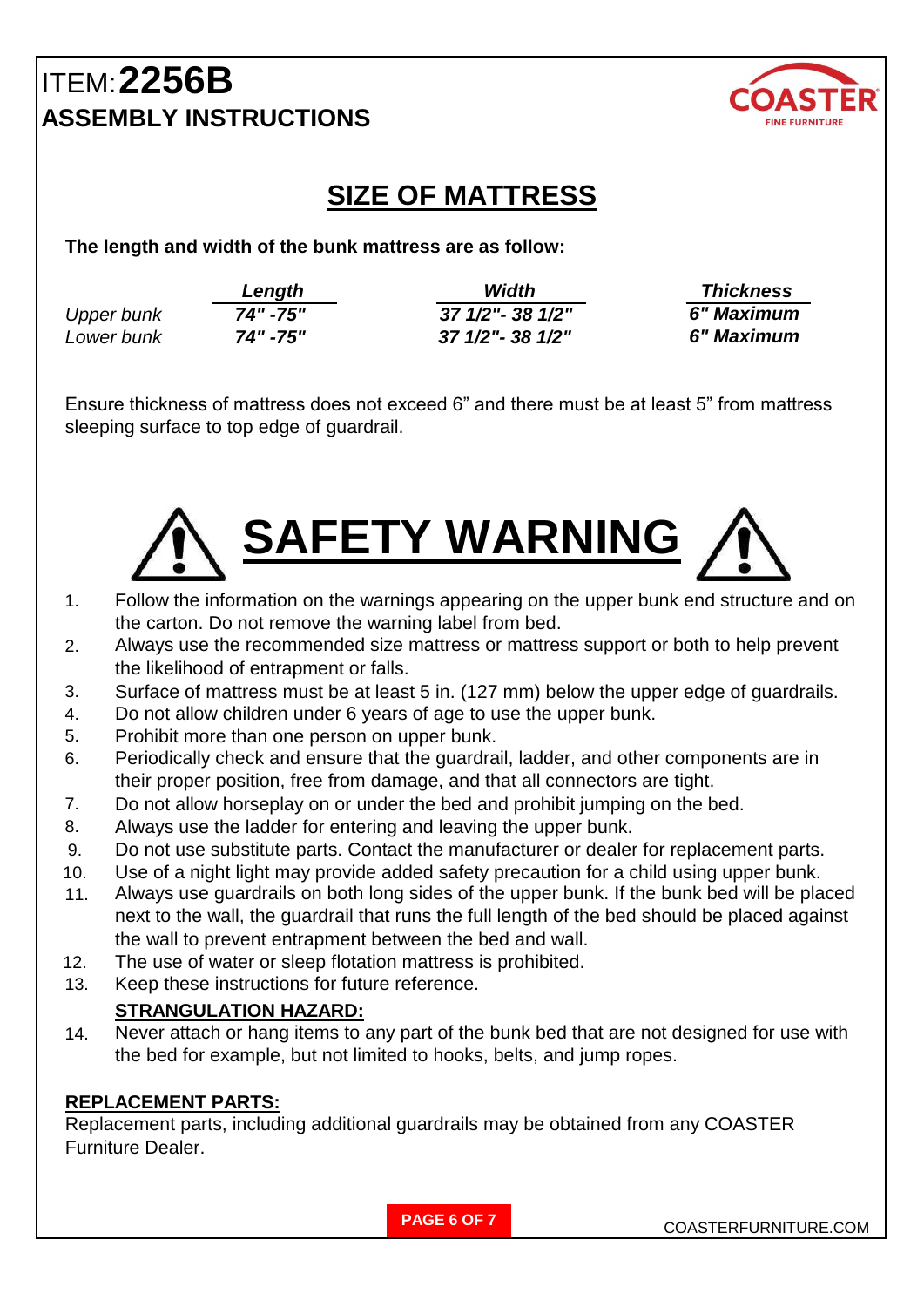

- 1. When using beds as bunk beds, the ladder MUST be securely attached to the upper bunk rail at all times.
- 2. When using the beds as two (2) separate floor-standing beds, the ladder MUST be stored in a separate location where children cannot use the ladder in any manner.
- 3. DO NOT use, nor permit children to use, the ladder in any manner whatsoever, other than to access the top unit when used as bunk beds, and only if the ladder is securely attached to the top bunk rail, as set forth in the instructions.
- 4. Any misuse or unauthorized use of the ladder could result in serious or fatal injury.
- 5. Failure to follow the above WARNING, and/or failure to follow assembly instructions completely, will void any and all liability of COASTER COMPANY OF AMERICA for damages and injury to persons and property.

**ASTER FINE FURNITURE Coasterfurniture.com | 877-COASTER (262-7837)**